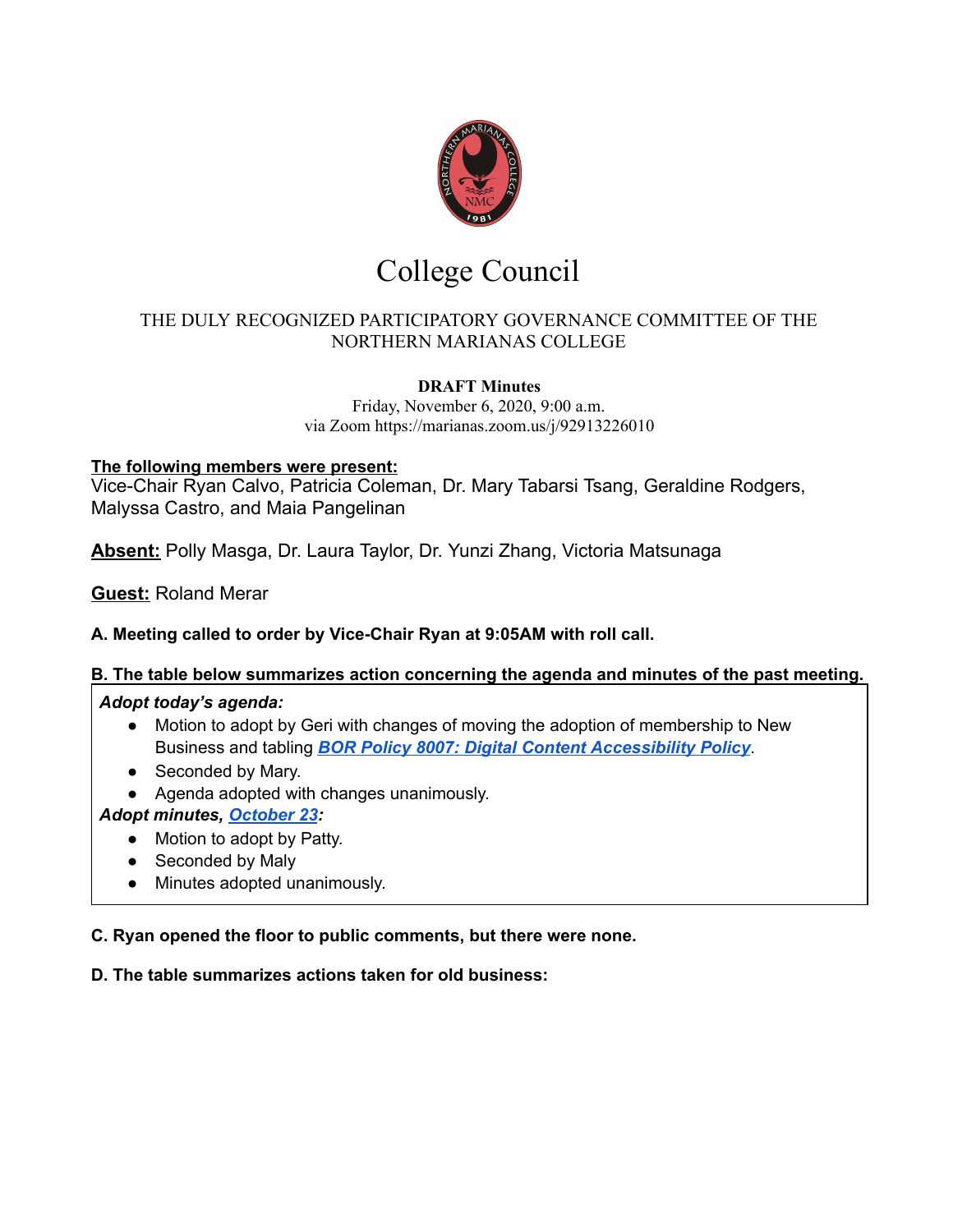### *Adoption of* **College [Council](https://docs.google.com/document/d/1bKGR0ocIxrNgaJWHYtoQc7MZlIDWL20OOysow3u1ctU/edit#) Bylaws.**

- Patty: There is no final date for the initial meeting to begin revising the IE Guide, but it will likely be scheduled before the end of November.
- Patty moved to table the adoption of bylaws per request of the Leadership Team until the IE Guide revision is completed to be sure that the bylaws are consistent with the IE Guide.
- Seconded by Mary.
- Motion carried unanimously.

## *Election of officers: Ryan opened the floor to nominations:*

● Geri clarified according to the [bylaws](https://docs.google.com/document/d/1VkFvpN0I3SahavvkV9e2YB99D_KQsU-ERag0VnWBwDg/edit) each officer position must be represented by the different constituency groups. Because Ryan represents the Staff Senate, then neither Geri nor Maly could be nominated for office. Nominations for the office of chair and secretary should be directed toward faculty, student, or administrator.

| <b>Nominating Person:</b> | Nominee & Officer Position | <b>Action by Nominee</b>                                                 |
|---------------------------|----------------------------|--------------------------------------------------------------------------|
| Ryan                      | Patty for secretary        | Declined                                                                 |
| Ryan                      | Mary for secretary         | Accepted with the condition<br>that she begin duties in<br>January 2021. |

#### *Vote Mary as Secretary, effective January 2021 (Geri to serve as interim secretary until then):*

- Motion by Maly
- Seconded by Patty
- Motion carried unanimously. Mary will serve as secretary for College Council for AY 2020-2021, effective January 2021.
- *● There was discussion to nominate Polly, but it was brought up from the minutes of the last meeting that she would decline all nominations. Geri displayed the minutes from October 23rd confirming this.*

| <b>Nominating Person:</b> | Nominee & Officer Position | <b>Action by Nominee</b>                                           |
|---------------------------|----------------------------|--------------------------------------------------------------------|
| Ryan                      | Maia for chair             | Accepted, but under the<br>condition that Polly be asked<br>first. |

● Geri made a motion to table the election of chair until the next meeting, but later rescinded the motion since Patty was communicating with Polly via Whatsapp and accepted the nomination for Chair.

| <b>Nominating Person:</b> | Nominee & Officer Position | <b>Action by Nominee</b>                                 |
|---------------------------|----------------------------|----------------------------------------------------------|
| Maia                      | Polly for chair            | Accepted via text message,<br>communicated to Patty, who |